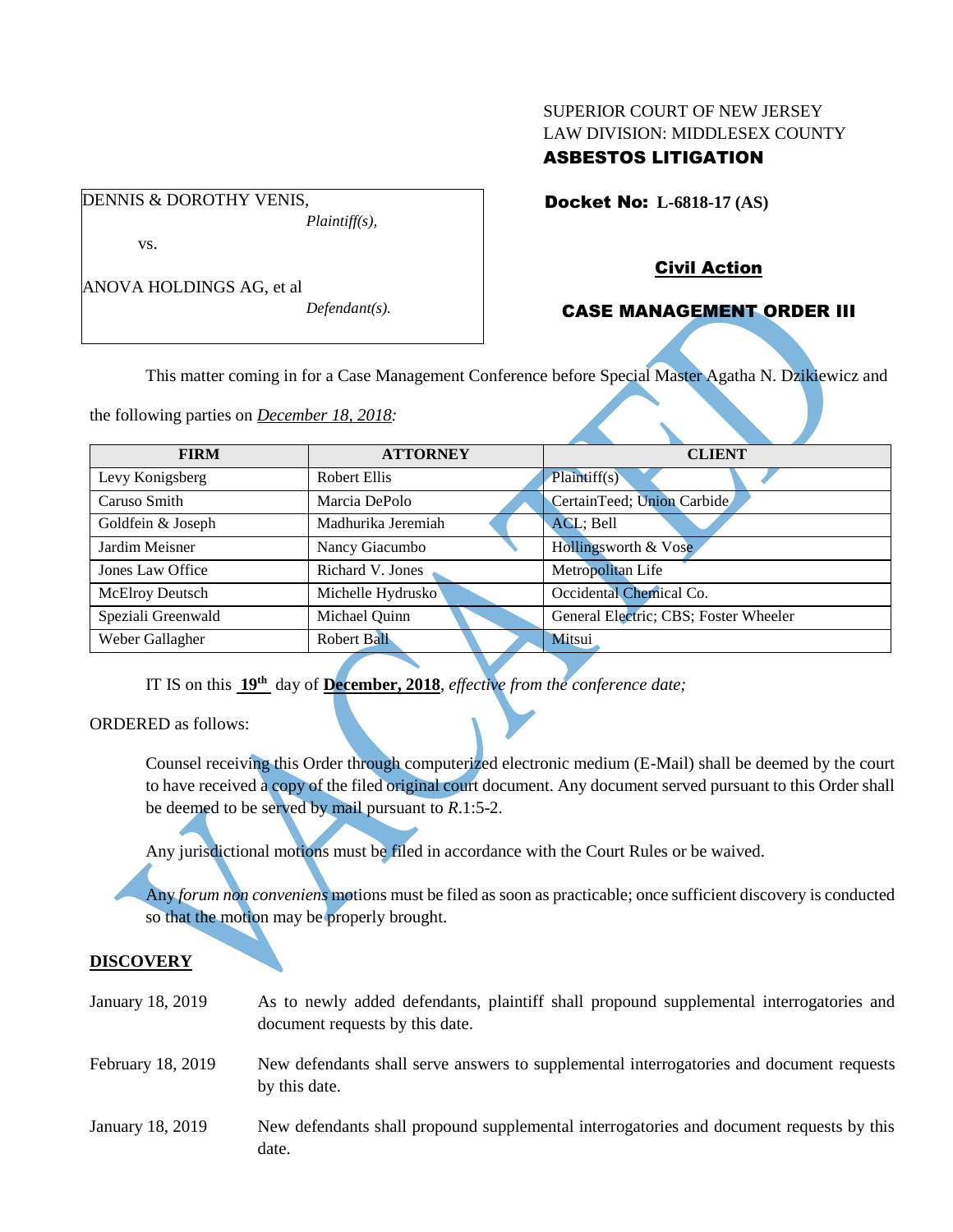- February 18, 2019 As to newly added defendants, plaintiff shall serve answers to supplemental interrogatories and document requests by this date. April 18, 2019 Fact discovery, including depositions, shall be completed by this date. Plaintiff's counsel shall contact the Special Master within one week of this deadline if all fact discovery is not completed.
- April 18, 2019 Depositions of corporate representatives shall be completed by this date.

## **EARLY SETTLEMENT**

June 28, 2019 Settlement demands shall be served on all counsel and the Special Master by this date.

#### **MEDICAL EXPERT REPORT**

| May 17, 2019  | Plaintiff shall serve medical expert reports by this date.                                        |
|---------------|---------------------------------------------------------------------------------------------------|
| May 17, 2019  | Upon request by defense counsel, plaintiff is to arrange for the transfer of pathology specimens  |
|               | and x-rays, if any, by this date.                                                                 |
| July 31, 2019 | Defendants shall identify its medical experts and serve medical reports, if any, by this date. In |
|               | addition, defendants shall notify plaintiff's counsel (as well as all counsel of record) of a     |
|               | joinder in an expert medical defense by this date.                                                |

## **LIABILITY EXPERT REPORTS**

| May 17, 2019 | Plaintiff shall identify its liability experts and serve liability expert reports by this date or |
|--------------|---------------------------------------------------------------------------------------------------|
|              | waive any opportunity to rely on liability expert testimony.                                      |

July 31, 2019 Defendants shall identify its liability experts and serve liability expert reports, if any, by this date or waive any opportunity to rely on liability expert testimony.

## **SUMMARY JUDGMENT MOTION PRACTICE**

- May 10, 2019 Plaintiff's counsel shall advise, in writing, of intent not to oppose motions by this date.
- May 24, 2019 Summary judgment motions shall be filed no later than this date.

June 21, 2019 Last return date for summary judgment motions.

# **ECONOMIST EXPERT REPORTS**

- May 17, 2019 Plaintiff shall identify its expert economists and serve expert economist report(s), if any, by this date or waive any opportunity to rely on economic expert testimony.
- July 31, 2019 Defendants shall identify its expert economists and serve expert economist report(s), if any, by this date or waive any opportunity to rely on economic expert testimony.

 $\_$  ,  $\_$  ,  $\_$  ,  $\_$  ,  $\_$  ,  $\_$  ,  $\_$  ,  $\_$  ,  $\_$  ,  $\_$  ,  $\_$  ,  $\_$  ,  $\_$  ,  $\_$  ,  $\_$  ,  $\_$  ,  $\_$  ,  $\_$  ,  $\_$  ,  $\_$  ,  $\_$  ,  $\_$  ,  $\_$  ,  $\_$  ,  $\_$  ,  $\_$  ,  $\_$  ,  $\_$  ,  $\_$  ,  $\_$  ,  $\_$  ,  $\_$  ,  $\_$  ,  $\_$  ,  $\_$  ,  $\_$  ,  $\_$  ,